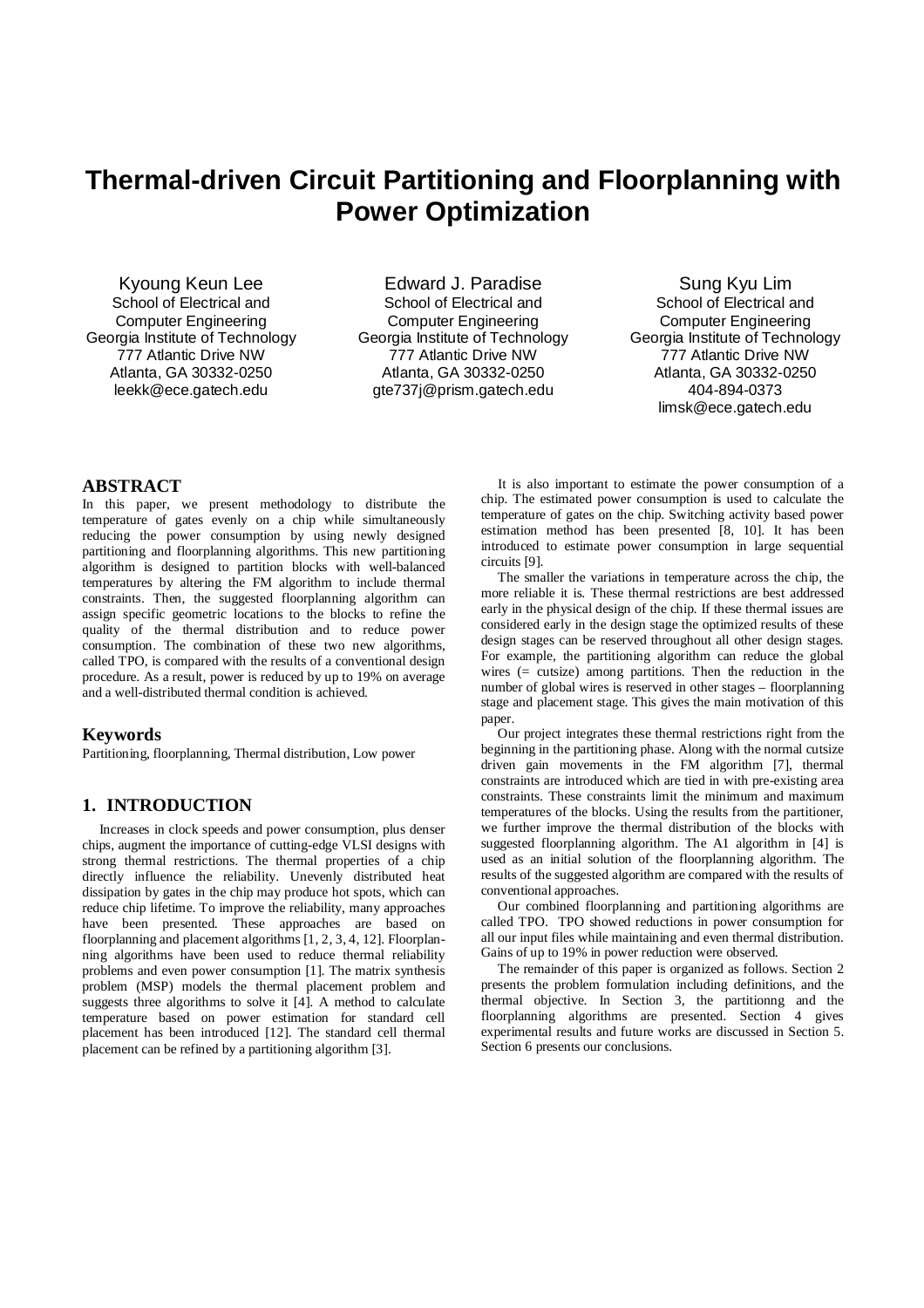## **2. PROBLEM FORMULATION**

#### **2.1 Definition and notation**

 Decomposition of the complex system into smaller subsystems is necessary for an efficient design. Each subsystem can be designed independently and simultaneously to speed up the design process. The process of decomposition is called *partitioning*. The system is called a *network*, which can be viewed as a set of gates or *C* cells  $c_1$ , ...,  $c_C$  connected by a set of *N* nets  $n_1$ , ...,  $n_N$ . The set of cells are placed in partitions that are made by the partitioning. The cells have temperature values that depend on power consumption and thermal resistance [12]. The temperature of cells is defined as followings:

$$
T_i = T_a + P_{total} \times R^{th} \cong T_a + \frac{P_{total}}{10^5 \times die\_size}
$$
 (1)

where  $T_i$  is the internal chip temperature,  $T_a$  is the ambient temperature, *Ptotal* is the total power consumption of all cells, and  $R^{th}$  is the equivalent thermal resistance of the packaging components (°C/*W*). The temperature of partitions is defined as the summation of temperature of all cells in the partition. The temperature of partitions can be closed to each other by suggested partitioning algorithm with thermal constraints. It is called *thermal-balanced partitioning*.

 In above equation, the thermal resistance values require the location information of cells. Therefore, the cells in the partitions need to get physical location information. The assigning of proper location is called *placement*. However, the partitions also need to get their own location information. This step is called floorplanning. By the proper floorplanning and placement, the cell's temperature can be distributed evenly. It is called *thermaldriven floorplanning and thermal placement problem*. The thermal placement problem can be represented as matrix structure problem (MSP) [4]. The MSP can also represent the thermal driven floorplanning with an assumption that all partitions have the same area and all cells in the partitions are located in the center position of the partitions.

 To solve the thermal-driven floorplanning problem, the *window temperature* is introduced to detect the change of thermal distribution by moving partitions or *blocks*. For example, a chip has 12 partitions, and the partitions have temperature values and are located arbitrarily in the Figure 1. In the Figure  $1(a)$ , the window on a chip is shown as a shadowed area and the window temperature is the summation of the temperature of all insideblocks (= 27). This window has highest temperature among all windows. This window is called *hottest window.* Also, the *hottest block* can be defined as a block which has the highest temperature. On the contrary, the *coolest window and block* can be defined as the same way. To measure the quality of the thermal distribution, *TMAX, TMIN, TChip*, and standard deviation of the window temperature are used.

$$
T_{MAX} = \max(W_t), \ T_{MIN} = \min(W_t), \ T_{Chip} = T_{MAX} - T_{MIN}
$$
 (2)

where  $W_t$  is the temperature of window in a chip. The standard deviation of the temperature of windows can be defined as following:

$$
S.D. = \sqrt{\frac{\sum (W_t - ave)^2}{total \# of \ windows}}
$$
 (3)

where, *ave* is the average of the temperature of all windows.

| $\pmb{0}$      | 3            | 7              |  | 8 | 1              |
|----------------|--------------|----------------|--|---|----------------|
| 8              | 7            | $\bf{0}$       |  | 3 | $\bf{0}$       |
| $\overline{4}$ | 8            | $\overline{2}$ |  | 3 | $\bf{0}$       |
| $\mathbf{3}$   | $\mathbf{1}$ | 3              |  | 7 | $\overline{2}$ |
| (a)            |              |                |  |   | (b)            |

**Figure 1. An example of MSP [4] with 4x3 placement and 2x2 window. (a) window temperature is 27 (b) window temperature is 13.** 

# **2.2 Thermal Objective**

 The suggested partitioning algorithm makes thermal-balanced partitions with thermal constraints. The partitions are located in arbitrary position on a chip. The partitions can be relocated by suggested floorplanning algorithm to refine the thermal distribution on the chip.

 To distribute heat dissipation evenly, the objective function of the first placement algorithms can be rewritten as

$$
Obj = minimize T_{MAX} \tag{4}
$$

To achieve this objective function, the suggested floorplanning algorithm relocates the partitions iteratively. Another objective function is as following:

$$
Obj = minimize S.D.
$$
 (5)

# **2.3 Power Objective**

#### *2.3.1 Power consumption in Partitioning*

 The switching activity has an important role of dynamic power consumption in VLSI circuits. [8] proposed a method to get the switching activity in combinational and sequential circuits. The average dynamic power dissipation can be expressed as follows if the gate is the part of a synchronous digital system controlled by a global clock:

$$
P_{avg} = 0.5 \times f \times V_{dd}^{2} \times C_{load} \times E(transitions)
$$
 (6)

where  $C_{load}$  is load capacitance,  $V_{dd}^2$  is supply voltage, f is global clock frequency, and *E*(*transitions*) is switching activities, which are the number of gate output transitions per clock cycle. Among these parameters, effective design factors to implement low-power design in physical level CAD design are capacitive load and switching activity in the dynamic power dissipation equation (6). The output load capacitance *Cload* in (6) consists of two elements: the capacitive load of a gate *Cgate*, which is the input and output capacitive load; and the capacitive load of interconnections among gates *Cwire*. Therefore, total dynamic power dissipation is given by

$$
P_{avg} = 0.5 \times f \times V_{dd}^2 \times \sum (C_{gate}^i + C_{wire}^i) \times SA_i
$$
 (7)

where  $SA_i$  indicated switching activity in a driving gate (=source) *i*. The capacitive load of interconnection is called wire capacitance  $C<sub>wire</sub>$  that has two types of capacitive loads: local wire and global

*i*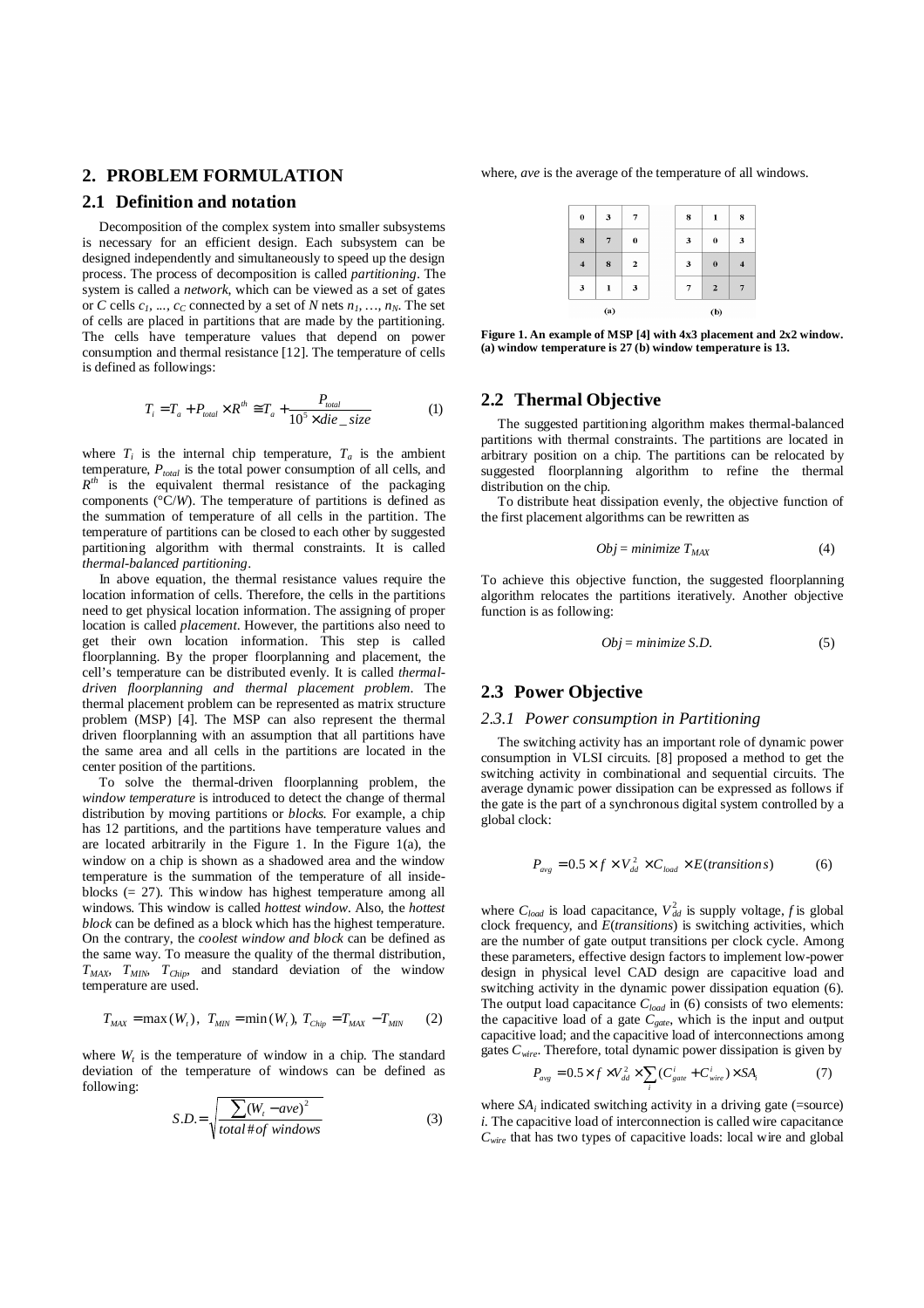wire capacitive load. However, the information of the wires cannot represent real wire length in the partitioning step because there is no geometric information of the wires. Therefore, floorplanning and cell placement are used to get the geometric information.

 In our algorithm, power optimization is performed in the floorplanning step. In floorplanning, the wire capacitance can be modeled as following:

$$
C_{wire}^i = \alpha \cdot C_{gate}^i \cdot length(n_i)
$$
 (8)

where  $\alpha$  is scaling factor and  $n_i$  is a net *i* which is connected between partitions. The length of nets inside partitions is ignored.

 The objective function of the suggested floorplanning algorithm can be following equation:

$$
Obj = \sum_{i \in \Phi} C_i^{wire} \cdot SA_i \tag{9}
$$

where  $SA_i$  is the switching activity of a partition *i*,  $\Phi$  is a set of partitions, and  $C_i^{wire}$  is the capacitive load of a global wire connected with partition *i*. The wire length of the global wire can be measured by Manhattan [5] distance between partitions.

## **3. ALGORITHMS**

 In this section, the suggested algorithms are explained in detail. The overview of the suggested methodology is shown in Figure 2. With temperature constraints, a newly designed FM partitioning algorithm can make partitions that have well-balanced temperatures. In the next step, the partitions are located on a chip arbitrarily. Then, the partitions are relocated by the suggested recursive floorplanning algorithm to refine the quality of the temperature distribution and power saving rate. The main benefit of the suggest method is to consider the thermal issue and power reduction feature in the earlier CAD design stage. That is, the optimized results of partitioning stage are reserved through all CAD design procedure. This overall algorithm is called the TPO algorithm.

# **3.1 Thermal-driven Partitioning**

#### *3.1.1 FM Overview*

 Our thermal-driven partitioner is based on the FM algorithm [7]. This iterative improvement algorithm focuses on reducing the number of cut nets during the partitioning process by calculating gains for each cell move from one partition to the other. These gains represent the reduction in number of nets that would be cut if the move were made. Both positive and negative gains exist for cells. The partitioning process begins with an initial solution where cells are evenly distributed between two blocks based on some area constraints. The area constraints are based on a user specified area skew that specifies the upper and lower number of cells the block can contain. From this initial solution, cells are then moved between the blocks. When all cells have been moved or the area constraints have been violated, a pass is completed.



**Figure 2 Overview of the suggested algorithm (TPO).**

The moves are then corrected to the point where the highest cumulative gain occurred and another pass starts.Passes stop when the cumulative gain is less than 1.

 This algorithm can be utilized for more blocks than 2. In the simplest case, partitioning the first two blocks and then partitioning each of those blocks can make 4 blocks. The end result is 4 blocks of nearly equal size. The problem becomes slightly more difficult when the number of blocks is not a power of 2. In this case, the area constraints are not equal between the two blocks during the partitioning process. For example, if 3 blocks are desired, the area constraints for the first two blocks are a ratio of 2:1. The first block contains twice the number of cells as the second block. Then, the block with twice as many cells is partitioned once again and the final result is three blocks of nearly equal size. These area constraint ratios prove to be an interesting problem in determining the initial solution with thermal constraints.

#### *3.1.2 Thermal Changes to FM*

 During the partitioning process thermal information was needed for each cell. The thermal information can be obtained by a method in [12]. However, since geometric information is unavailable during the partitioning process an exact temperature for each cell could not be obtained. In order to approximate the temperature of each cell the switching activity is used.

 Two changes were made to the FM algorithm to incorporate thermal information. The first change is that the initial block setup must consider thermal constraints as well as area constraints. These constraints work exactly like the area constraints. Each block cannot be over an upper temperature or under a lower temperature. The second change to the algorithm is during the moves. Again, along with the area constraints thermal constraints are introduced in each move. The same thermal constraints that are used for the initial block setup are used during the cell moves. If a cell move violates one of the thermal constraints it is not accepted.

 The initial setup of the blocks has now become more complicated, with a second set of constraints introduced. Before, the cells could even be separated into two blocks easily. Now, the same configuration of cells will very likely violate the thermal constraints, therefore a method must be introduced that satisfies both thermal and area constraints for the initial block configuration. This method must also take into consideration the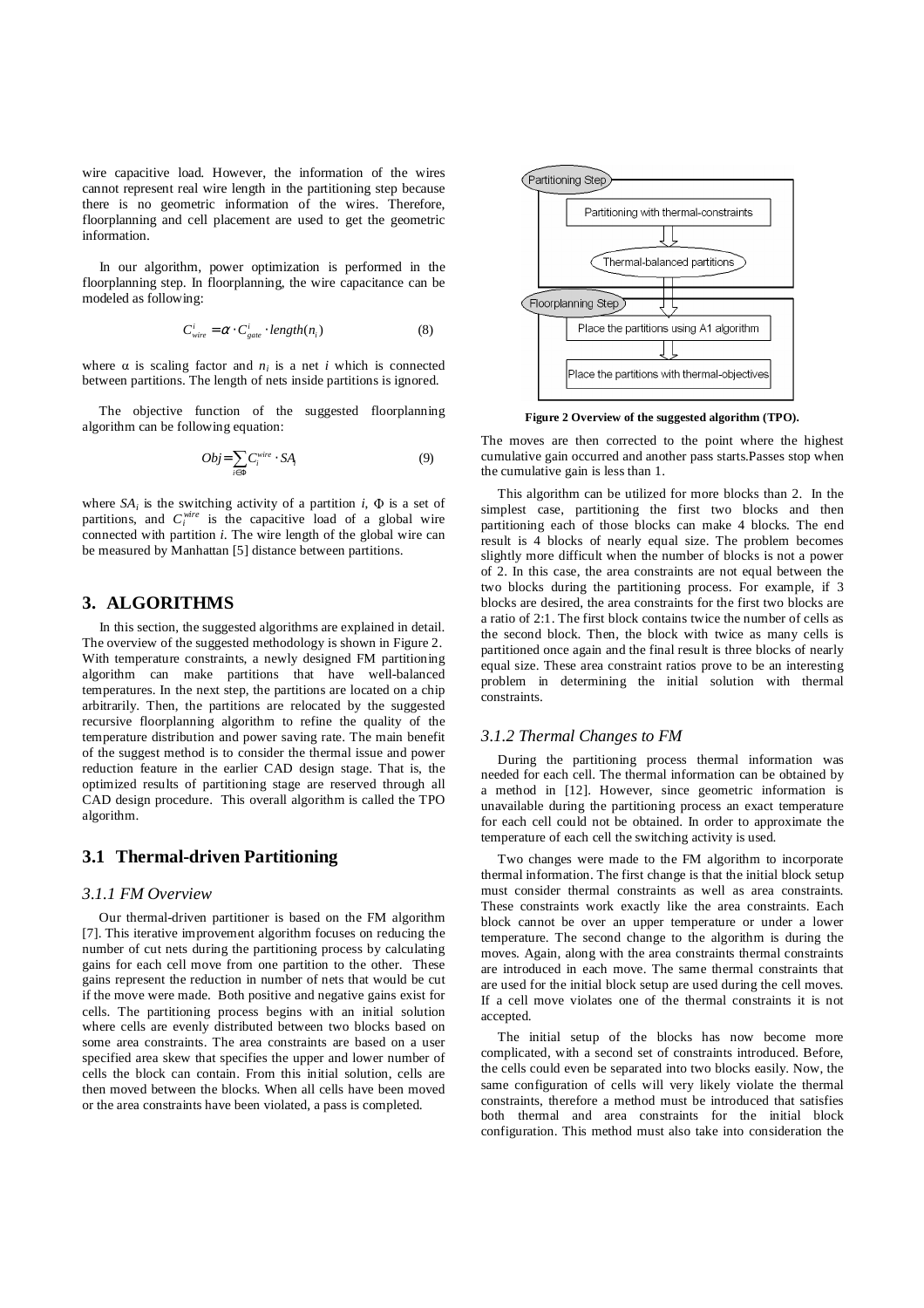area ratio between the blocks. If the ratio is 2:1, the thermal constraints must also reflect this so the temperatures of subsequent partitions will be evenly divided. Similar to area constraints, the user can specify a thermal skew. This skew represents how close the blocks should be in temperature. For example, if all the cells to be partitioned equaled a temperature of 100, a skew of 5 would mean that the temperature of a block would be between 45 and 55 inclusive.

The new method for thermal constraints is shown in Figure 3.

## **Incorporating Thermal Constraints**

- 1. Find Thermal center values based on ratio of right
- block and left block  $($  = lratio and rratio)
- 2. calculate total temperature of cells (= total\_temp)
- 3. Set upper and lower temperature bound
- 4. Sort the cells based on switching activity
- 5. Insert cells into each of the blocks based on the ratios
- 6. If thermal constraints are violated by initial solution, swap the hottest cell from one block with the coldest cell from the other block until constraints are satisfied
- 7. Stop swapping if all cells have been swapped in one of the blocks

**Figure 3 Procedure for incorporating thermal constraints.** 

In Figure 3, step 1 can be implemented by the following:

```
l_cen = lratio / (lratio + rratio); 
r_cen = rratio / (lratio + rratio);
```
lratio is the ratio of left side and rratio is the ratio of right side in the bi-partition. In step 3, the following sets the upper and lower temperature bounds:

```
l_lower_temp = total_temp*(l_cen - temp_skew*.01 );
l_upper_temp = total_temp*(l_cen + temp_skew*.01 );
r_l = r \cdot r \cdot \text{temp} = \text{total} \cdot \text{temp} \cdot (r \cdot \text{cen} - \text{temp} \cdot \text{skew} \cdot \text{cm} \cdot \text{cm} \cdot \text{cm}r_upper_temp = total_temp*(r_cen + temp_skew*.01 );
```
Total\_temp is the total temperature of the cells and temp\_skew is the specified temperature skew value. In step 5 the following code distributes the cells evenly based on area and temperature between the two blocks:

```
foreach cell in list: 
      if(lratio > 0) 
           add cell to left block; 
           lratio --; 
       else if (lratio == 0 and rratio > 0) 
           add cell to right block; 
           rratio --; 
      if(lratio == 0 and rratio == 0)
           lratio = left ratio; 
           rratio = right ratio; 
end foreach
```
 This initial block configure is a not trivial and deserves study on its own. This initial block setup does not work in all cases. When the number of cells in the current partition becomes small, one cell placement greatly affects the thermal configuration. For example, it was observed that in partitioning 40 cells into two equal blocks, the thermal constraints were [1.2, 1.3] yet there was one cell with the switching activity of 0.9. The thermal constraints and area constraints conflicted with each other in this method and a solution was unable to be found. In this case since the constraints are immediately violated, no moves can be made and the initial setup is accepted even though the constraints have been violated.

 The additions to the move process are much simpler. When a move is considered, it is checked against the appropriate constraints for each block. If the cell is coming from the left block, first it is checked to make sure that the lower area constraint is not violated, and then the lower thermal constraint is checked. If the cell does now lower the area or temperature below the lower bounds, then the area and temperature of the right block is checked to make sure the cell does not increase the area or temperature of that block.

#### **3.2 Floorplanning Algorithm**

 This section explains the refinement stage, which improves the quality of outputs. This suggested algorithm accepts the main idea of A1 algorithm in [4] to distribute temperature evenly. The A1 algorithm is designed to solve the placement problem, but TPO algorithm tries to adapt the main idea to solve the floorplanning problem.

 First the A1 algorithm reorders the blocks by temperature. Next it makes groups that contain adjacent blocks of the same temperature. Finally, the A1 algorithm tries to replace the members of a group as far from each other as possible. The A1 algorithm performs well to distribute temperature evenly, but places the members of a group randomly. This means there is room to find a power reduction solution in the A1 algorithm's results while maintaining the temperature constraints.

 This suggested algorithm tries to distribute temperature evenly using A1 algorithm first, then, reduce power consumption using the suggested TPO algorithm, which is trying to reduce the weighted wire length among blocks. The TPO algorithm finds the hottest block in the hottest window and the coolest block, then, it checks if swapping the two blocks increases  $T_{MAX}$ . If  $T_{MAX}$  is increased, the swapping is rejected. Among accepted swapping, choose only power saving results. The detail procedure for the floorplanning stage of TPO is shown in Figure 4.

| <b>Floorplanning Stage in TPO Algorithm</b> |                                                                                                                             |  |  |  |  |  |
|---------------------------------------------|-----------------------------------------------------------------------------------------------------------------------------|--|--|--|--|--|
|                                             | Input: Partitions with power and temperature information.<br>Output: Location of the partitions                             |  |  |  |  |  |
|                                             | 1. Apply A1 algorithm and get initial solution<br>2. Find the hottest block in the hottest window among<br>unlocked blocks. |  |  |  |  |  |
|                                             | 3. Find the coolest block outside of the window among<br>unlocked blocks.                                                   |  |  |  |  |  |
|                                             | 4. Swap the two blocks.                                                                                                     |  |  |  |  |  |
|                                             | 5. If the $T_{MAX}$ is increased, discard the swapping and<br>go to 2. Otherwise, go to the next.                           |  |  |  |  |  |
|                                             | 6. If the power consumption is increased, discard the<br>swapping and go to 2. Otherwise, go to the next.                   |  |  |  |  |  |
|                                             | 7. Update window temperature and the initial solution.                                                                      |  |  |  |  |  |
|                                             | 8. Go to 2 until all blocks are locked.                                                                                     |  |  |  |  |  |
|                                             | 9. If there is improvement of power consumption, go to 2<br>with current best solution. Otherwise, stop a pass              |  |  |  |  |  |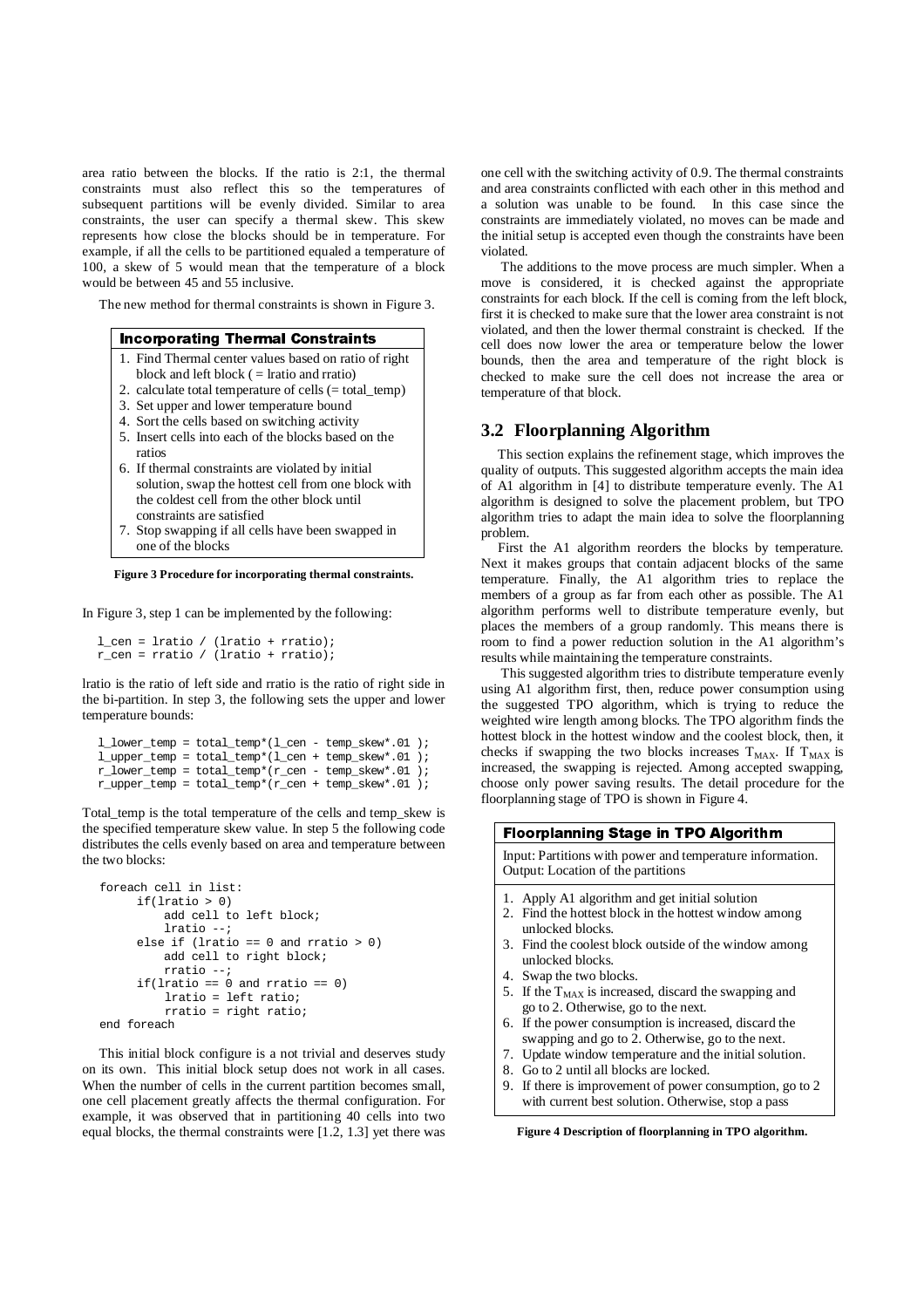|          |       |       | No thermal constraints |                   | Thermal skew of 25 |         |                   | Thermal skew of 10 |         |                   | Thermal skew of 1 |         |            |           |
|----------|-------|-------|------------------------|-------------------|--------------------|---------|-------------------|--------------------|---------|-------------------|-------------------|---------|------------|-----------|
| circuits | cells | nets  | cutsize                | TB <sub>MAX</sub> | $TB_{SD}$          | cutsize | TB <sub>MAX</sub> | TB <sub>SD</sub>   | cutsize | TB <sub>MAX</sub> | $TB_{SD}$         | cutsize | $TB_{MAX}$ | $TB_{SD}$ |
| misex3   | 3680  | 3666  | 824                    | 96                | 3.58               | 861     | 83                | 3.01               | 1058    | 100               | 1.09              | 2647    | 86         | 0.23      |
| seq      | 3005  | 2968  | 931                    | 73                | 3.00               | 937     | 78                | 2.31               | 1023    | 72                | 1.24              | 2221    | 67         | 0.24      |
| pdc      | 7582  | 7531  | 2038                   | 199               | 4.31               | 3555    | 183               | 2.45               | 3843    | 191               | 0.84              | 6815    | 191        | 0.50      |
|          |       |       |                        |                   |                    |         |                   |                    |         |                   |                   |         |            |           |
| s13207   | 9517  | 8727  | 393                    | 79.75             | 10.62              | 393     | 79.75             | 10.62              | 391     | 74.07             | 10.06             | 444     | 53.02      | 1.80      |
| s15850   | 11081 | 10397 | 561                    | 131.30            | 20.84              | 562     | 131.30            | 21.05              | 569     | 115.43            | 19.11             | 631     | 63.24      | 2.32      |
| s35932   | 20164 | 18116 | 718                    | 176.62            | 29.14              | 718     | 176.62            | 28.87              | 719     | 181.14            | 27.26             | 838     | 114.34     | 4.18      |
| s38417   | 25803 | 24061 | 820                    | 230.05            | 32.32              | 820     | 230.05            | 32.32              | 822     | 230.05            | 32.64             | 845     | 147.64     | 5.54      |
| s38584   | 22601 | 20871 | 1169                   | 214.80            | 31.27              | 1169    | 214.80            | 31.27              | 1172    | 214.80            | 30.93             | 1137    | 128.36     | 4.75      |

**Table 1 Partitioning results for the benchmark circuits with 64 blocks** 

 The partitioning step provides partitions as the input information of the suggested algorithm. The partitions are located by A1 algorithm (line 1). Then, TPO algorithm finds valid blocks to be swapped (line  $2\neg 4$ ). If the block swapping satisfies given constraints, the swapping is accepted (line 5~6). Then, the TPO algorithm keeps finding candidates and swapping blocks to find better solutions (line 7~9).

 The TPO algorithm can find better power saving solutions while maintaining the  $T_{MAX}$  value, because of the line 5 constraint in Figure 3. To satisfy the constraint, the coolest block is chosen as a candidate to be swapped (line 3). At this point, choosing only one candidate causes restrictions in finding a better solution. To improve the solution quality, it might be better to choose multiple candidates instead of choosing one candidate. However, choosing multiple candidates makes the algorithm more complicated and increases runtime dramatically. This more complicated algorithm makes new constraints that can reduce the possibility of choosing proper candidates. Therefore, the TPO algorithm accepts only one candidate as in line 3.

## **4. EXPERIMENTAL RESULTS**

 We implemented the suggested algorithms using C++ and the STL library in the UNIX environment. To measure the temperature value of cells, it is required to have the power dissipation of the cells and thermal resistance of a chip substrate. The power dissipation can be estimated by a power package in SIS [11]. Using the *power\_estimate* command in SIS, the switching activities of gates were calculated by the symbolic simulation method [8] by the unit-delay model. SIS assumes primary input values were 0.5. However, we used a random pattern of 10,000 vectors to achieve a more realistic simulation instead of using the assumed primary input values. For a more valid simulation in this paper, we chose large benchmark circuits to compare out results with. However, we couldn't get the power information of these larger circuits because of the limitation of SIS power package. Therefore, SIS is used for only small sequential and combinational circuits and the power consumption of larger circuits are estimated by randomly generated switching activities that have an 80% portion in 0  $\sim$ 0.5 range and a 20% portion in  $0.5 \sim 1.0$  range. These portions are based on the statistical analysis of the results of SIS. The capacitance value for each gate is determined by its fanout. Also, it is assumed the thermal resistance is 2000 K/W with 2

dimension substrate, and wire capacitance is 242*pF/m* [12]. The other parameters are identical with those in SIS.

 From ISCAS89 and IWLS93 benchmarks, eight circuits in BLIF format [11] are used for comparison. The first five files are the largest circuits that we had (s38417, s38584, s35932, s15850, and s13207). These files have switching activity randomly generated and capacitance values based on fanout information. SIS is used to estimate power information for the last three files (pdc, seq, and misex).

#### **4.1 Thermal Partitioning Results**

 The results from the partitioner proved promising. In Table 1, the results of the partitioner with 64 blocks and no thermal constraints are compared with results from the partitioner with thermal constraints. The values reported to compare these results are cutsize,  $TB_{MAX}$ , and  $TB_{SD}$ .  $TB_{MAX}$  is the maximum temperature among the blocks and  $TB<sub>SD</sub>$  is the standard deviation of these same temperatures. The difference between the execution time of the original FM algorithm and our newly designed partitioner based on FM is negligible. The only added runtime is the swapping of cells between blocks when the initial constraints are violated.

| <b>Thermal skew</b> | $cut/orig_cut$ | orig_TB $_{SD}$ /TB $_{SD}$ |
|---------------------|----------------|-----------------------------|
| 50                  | 1.00           | 1.00                        |
| 25                  | 1.21           | 1.41                        |
| 10                  | 1.36           | 3.24                        |
|                     | 2.96           | 13.46                       |

**Table 2 Change in cutsize and standard deviation for the benchmark circuits simulated with SIS.** 

`

 Table 2 shows the improvement in the standard deviation and deterioration of cutsize as the thermal constraints were tightened for circuits whose power information is from SIS.

 In the randomly generated circuits, skew values of 50 and 25 did not affect the number of cells and nets were larger and were not affected by the thermal constraints until the skew was as tight as it can get. Small changes can be seen with a thermal skew of 10. The higher number of cells and nets allowed for a larger range of minimum and maximum thermal values. For example, the sum of 100 cells temperature if each cell was .5 would be 50. If there were 1000 cells, the temperature would be 500. If there was a thermal skew of 5, the range for two sets of circuits be [22.5, 27.5] and [225, 275] respectively. This larger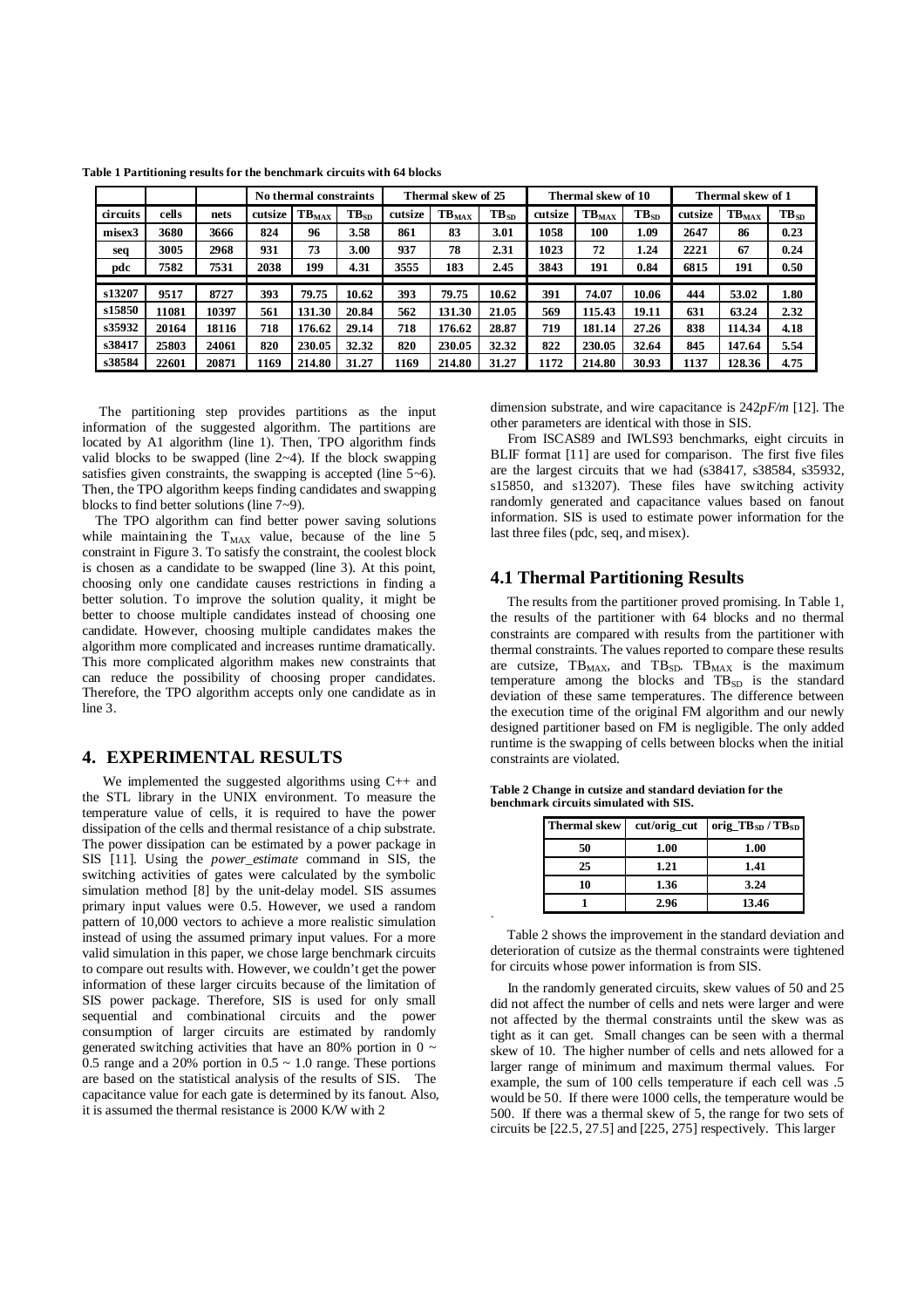**Table 3 Comparison results after floorplanning: window size is 2, the number of blocks is 256 and thermal skew of 10 for partioner.** 

| ws <sub>2</sub> |             |             | $TPO/FM+A1$ |           | TPO/FLARE+A1 |             |      |           |  |
|-----------------|-------------|-------------|-------------|-----------|--------------|-------------|------|-----------|--|
| 256 way         | <b>TPow</b> | <b>VPow</b> | S.D.        | $T_{MAX}$ | <b>TPow</b>  | <b>VPow</b> | S.D. | $T_{MAX}$ |  |
| misex3          | 0.96        | 0.95        | 0.46        | 0.65      | 0.98         | 0.98        | 0.39 | 0.55      |  |
| seq             | 0.94        | 0.94        | 0.64        | 0.79      | 0.94         | 0.94        | 0.55 | 0.74      |  |
| pdc             | 0.97        | 0.97        | 0.18        | 0.18      | 0.94         | 0.94        | 0.23 | 0.28      |  |
|                 |             |             |             |           |              |             |      |           |  |
| s13207          | 0.86        | 0.81        | 0.85        | 0.95      | 0.71         | 0.64        | 0.82 | 0.91      |  |
| s15850          | 0.88        | 0.84        | 0.98        | 0.96      | 0.76         | 0.70        | 0.97 | 0.96      |  |
| s35932          | 0.95        | 0.93        | 0.68        | 0.94      | 0.82         | 0.78        | 1.10 | 1.02      |  |
| s38417          | 0.93        | 0.90        | 0.95        | 0.97      | 0.79         | 0.72        | 1.25 | 1.01      |  |
| s38584          | 0.86        | 0.83        | 0.84        | 0.96      | 0.82         | 0.77        | 1.35 | 1.06      |  |
|                 |             |             |             |           |              |             |      |           |  |
| average         | 0.92        | 0.90        | 0.70        | 0.80      | 0.85         | 0.81        | 0.83 | 0.81      |  |

range allows a propagation of higher temperatures down through the partitioning tree while still being within the thermal constraints for each block. The end result is that for larger circuits higher standard deviations are observed.

#### **4.2 Floorplanning Results**

 The results of the TPO algorithm are compared with two conventional methods. In the first conventional method, the A1 algorithm is used as floorplanning algorithm with the partitioning results of the non-thermally-constrained FM algorithm. The second method uses A1 also as a floorplanning tool but it uses the partitioning results of FLARE, which is an advanced multi-level partitioning tool in terms of cutsize and delay [6]. The execution time of the floorplanning algorithm took a matter of seconds on a Sun E-450 server with 4 CPUs and 5GB RAN with multiple users running other applications.

 Tables 3 and 4 both illustrate two different groups of ratios**.**  The first group presents result ratio values of TPO compared to A1 paired with the original FM algorithm. The thermal skew of TPO is 10 in partitioning stage. This choice of a thermal skew of 10 is based on our experimental results that show tighter thermal constraints produce poorer power savings due to an increase in the cutsize. The second group displays ratio values of TPO compared to the A1 algorithm linked with the FLARE partitioner. The results in table 3 have 256 blocks with a window size of 2 and the results in table 4 have 256 blocks with a window size of 4 also. In both tables, TPow represents total power consumption that is calculated by eq. (7) and VPow represents visual power [13] consumption that is power consumption on wire. Also, standard deviation  $(S.D.)$  and  $T<sub>MAX</sub>$  among window temperatures are calculated by eq. (2), (3). S.D. and  $T_{MAX}$  are used to measure the quality of thermal distribution. A ratio value of less than 1 indicates an improvement by TPO over these conventional methods.

 The results show that on average both visual and total power are reduced. The maximum reduction on average in either visual or total power was 19% and the minimum reduction was 7%.  $T<sub>MAX</sub>$  from the initial floorplanning solution is never increased after the floorplanning stage algorithm because TPO only accepts swaps where  $T_{MAX}$  is not increased (line 5 in figure 4). Therefore,

**Table 4 Comparison results after floorplanning: window size is 4, the number of blocks is 256 and thermal skew of 10 for partitioner.** 

| ws <sub>4</sub> |             | TPO / FM+A1 |      |           | TPO/FLARE+A1 |             |      |           |  |
|-----------------|-------------|-------------|------|-----------|--------------|-------------|------|-----------|--|
| 256 way         | <b>TPow</b> | <b>VPow</b> | S.D. | $T_{MAX}$ | <b>TPow</b>  | <b>VPow</b> | S.D. | $T_{MAX}$ |  |
| misex3          | 0.99        | 0.99        | 0.97 | 0.92      | 0.99         | 0.99        | 0.77 | 0.87      |  |
| seq             | 0.94        | 0.94        | 1.60 | 1.03      | 0.95         | 0.94        | 1.21 | 0.99      |  |
| pdc             | 1.02        | 1.02        | 0.18 | 0.48      | 0.99         | 0.99        | 0.28 | 0.63      |  |
|                 |             |             |      |           |              |             |      |           |  |
| s13207          | 0.86        | 0.81        | 1.26 | 0.99      | 0.68         | 0.59        | 1.09 | 0.98      |  |
| s15850          | 0.93        | 0.91        | 1.49 | 0.99      | 0.81         | 0.76        | 1.50 | 0.99      |  |
| s35932          | 0.94        | 0.92        | 0.94 | 0.97      | 0.81         | 0.77        | 1.53 | 0.99      |  |
| s38417          | 0.92        | 0.89        | 1.08 | 0.98      | 0.78         | 0.70        | 1.39 | 0.99      |  |
| s38584          | 0.88        | 0.85        | 0.87 | 0.97      | 0.86         | 0.83        | 1.60 | 0.99      |  |
|                 |             |             |      |           |              |             |      |           |  |
| average         | 0.93        | 0.92        | 1.05 | 0.92      | 0.86         | 0.82        | 1.17 | 0.93      |  |

almost all  $T<sub>MAX</sub>$  ratios are below than 1, except for a few cases due to floating point truncation. Also, the standard deviation is only slightly increased. Therefore, the suggested algorithm can reduce power consumption while maintaining an even thermal distribution.

 As well as observing the results of the thermal distribution and power consumption from the floorplanning stage the relationship between cutsize and power consumption can be inspected. We had expected that lowering cutsize would result in greater power reductions. This was the main motivation for the use of FLARE since its results have superior cutsizes over FM. However, it was observed that the A1 algorithm paired with FLARE has more power consumption than the A1 algorithm linked with the original FM algorithm. Therefore, although cutsize is still an important factor in reducing power consumption, it is not the only contributing factor.

# **5. FUTURE WORK**

 One interesting topic for further research is the addition of power reduction features in the partitioner, which would provide even better results in the floorplanning stage. Also, the initial block solution with thermal constraints could be further refined to produce solutions for all circuits regardless of the variations in switching activities. Finally, the current block swapping method could also be applied to the placement design stage.

# **6. CONCLUSIONS**

 Focusing on thermal constraints within the partitioning process proved an effective technique in both reducing the temperature of the hottest block from the partitioner and lowering the standard deviation in temperature among all the blocks. The tradeoff of reducing the temperature is an increase in cutsize. The block swapping strategy of the floorplanning algorithm reduces power while maintaining the thermal distribution from previous partitioning results. The combination of these two algorithms in TPO produced the desired results of an even thermal distribution and a reduction in power.